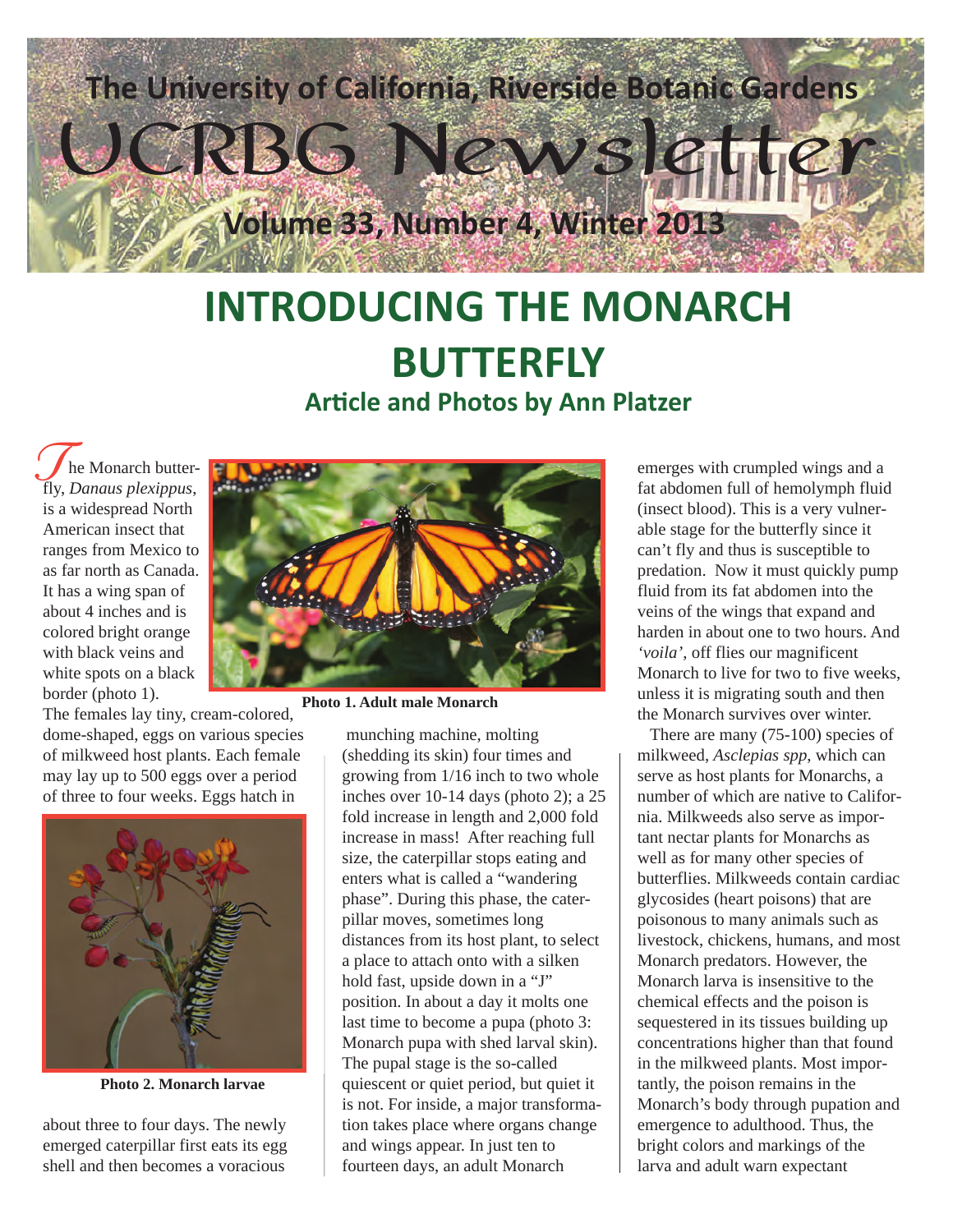predators to stay away, "I don't taste good".

 I remember in l966 that my young Ecology Professor, Dr. Lincoln Brower (whom butterfly enthusiasts may know became a world famous Monarch researcher) showed me a new experiment he was conducting on Monarchs. He discovered that when he fed Monarch adults to Jays the birds vomited and would never touch another Monarch. Naturally, there are some predators that are immune to Monarch poison; two examples are the Black-headed Grosbeak and the Black-eared Mouse. Together these predators consume ten percent of the winter Monarch population at the overwintering roosts in Mexico.You

may also refer to my article "Butterfly Enemies" in the UCRBG Newsletter, Spring, 2012.

 The vast majority of Monarchs in North America are migratory. They are split into two geographical populations by the Rocky Mountain Range, with eastern Monarchs outnumbering western

ones by at least 100 to one. Early spring signals the Monarchs to start migrating north. However, it takes three-four generations to reach their northern destinations that are limited by host plant availability. It is the **southern migration** that is incredibly spectacular since these Monarchs, which may live 6-9 months, stop only to feed and rest, flying 2,500 miles to reach their overwintering sites. They may travel 60-200 miles per day (9-27 miles per hour depending on wind direction) and fly as high as 10,000 feet. Monarchs fly leisurely, making use of thermal updrafts to soar like hawks and other birds. Like many birds, they use a gliding system, holding their

strong wings extended rigidly and when wind and updrafts lessen they flutter their wings to continue advancing. This is a necessary adaptation during their long, strenuous, migratory flight. How does a Monarch migrate so far and how do they know when to start and which direction to go? First, decreasing daylight signals the approach of winter, so nutritional changes occur in the northern Monarchs.



**Photo 3. Monarch Pupa with shed larval skin (white arrow)**

 Monarchs must migrate to safe overwintering sites that are neither cold enough to kill them or so warm that they waste precious energy through too much activity. The southern mass migration east of the Rocky Mountains from Southern Canada to Central

 Mexico is said to be an awesome sight (and



**Photo 4. Monarchs roosting at Pismo Beach**

These migrants from the fall generation go into reproductive diapause (stop reproducing) to conserve food resources and enhance longevity (their abdomen becomes fat with stored lipid). They use their antennae to calculate seasonal migration relative to the sun's position, in combination with their eyes and brain. If antennae are damaged they cannot migrate (refer to Grace, 1997 for details). Scientists believe that they rely on the earths' magnetic field, the position of the sun, and also polarization of the sun's rays to reach their destination.

 Adult Monarchs, like most other butterflies, cannot withstand freezing winter temperatures. To survive,

on my "to do" wish list). These Monarchs spend winters (about four months) roosting in a few concentrated Oyamel fir forests, *Abies religosa*, at the 8-12,000 foot level, where there are winter blooming wild flowers for nectar and streams for drinking.

 However, our Monarchs west of the Rockies overwinter along California's coastal groves away from the cold interior (although recently Derham Giuliani found them overwintering in canyons of the Panamint Mountains of Death Valley). There are more than 200 wintering coastal sites from Mendocino County in the north to San Diego in the south. The western Monarchs roost in native Monterey Pine, *Pinus radiata*, Monterey Cypress, *Hesperocyparis (Cupressus) macrocarpa*, and Coastal Redwood, *Sequoia sempevirens*. In addition, they often use introduced Australian *Eucalyptus* that produces precious winter nectar. A few sites to visit from mid October through end of March include: Monarch Grove Sanctuary, Pacific Grove; Point Lobos State Park, near Carmel; Morro Bay State Park; and Pismo State Beach, near San Luis Obispo (photo 4). Witnessing these migrations, and seeing the Monarch roosts, is quite awe-inspiring.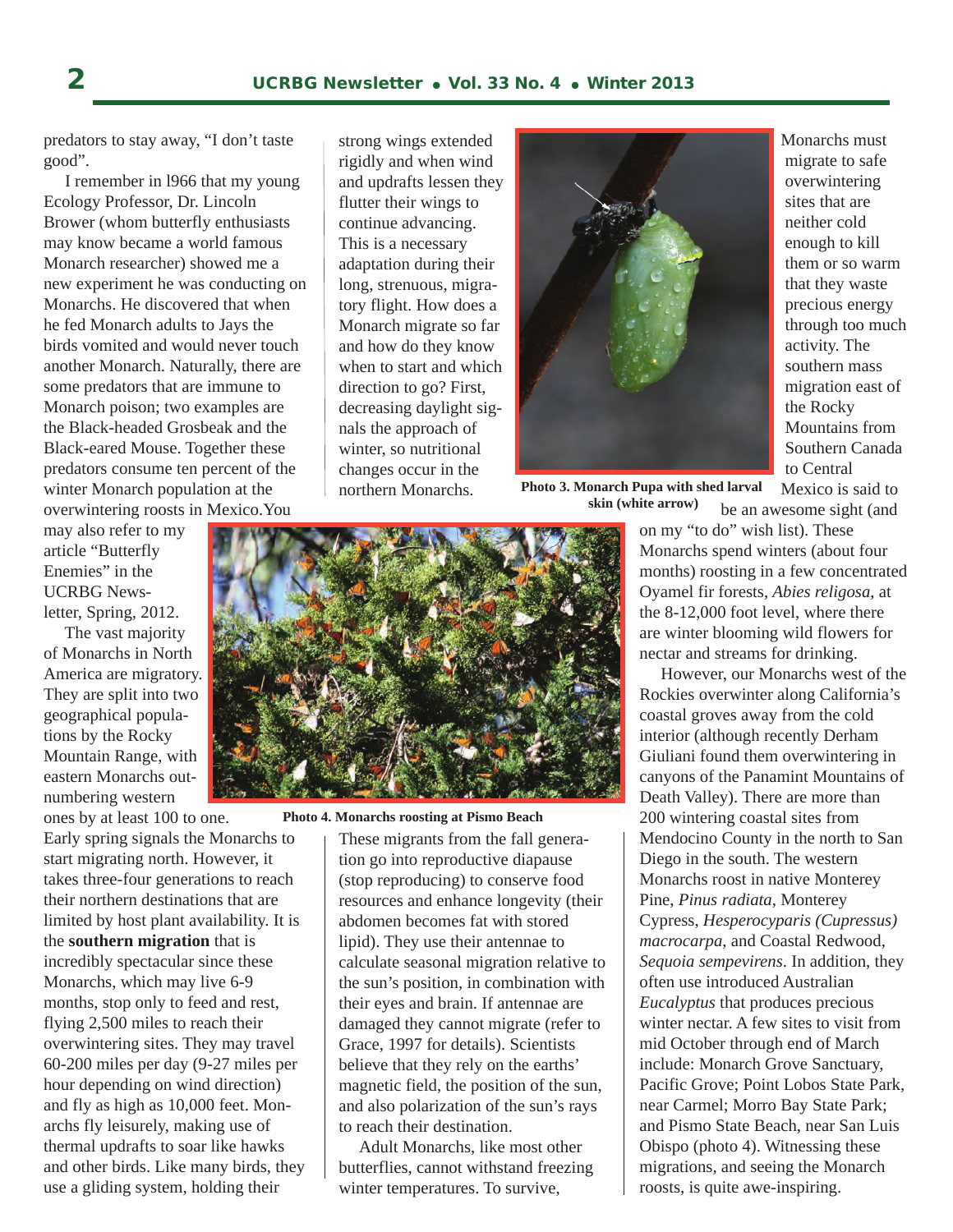Monarchs, like many other animals, are threatened due to human activities. Their natural habitat and food resources have been greatly altered by the pressures of urbanization, agriculture, pesticides and deforestation. You may think that Monarchs and other butterflies are only pretty to look at, but they are second only to bees as pollinators and help pollinate our crops. The earth's ecosystem is complex and certain components are fragile. If you break one relationship in the food chain it has the potential to affect the rest of the ecosystem. Do you know that if all the butterflies were to become extinct the damages to us would be disastrous?

 You may not know this, but many common ornamental flowers are useless as a nectar source for butterflies! You can help Monarchs by creating, conserving and protecting milkweed/Monarch habitats. Plant milkweeds as a source of food and nectar and also add other colorful nectar plants. If each one of us just planted one milkweed and another nectar plant, we can help ensure strong, healthy populations of the magnificent Monarch. So, let's plant! Better still, create a

Monarch Waystation (monarchwatch.org/waystation). Seeds of a number of *Asclepias* species are available from the Friends Annual Seedlist for 2013 (see pages 4-6).

Happy Butterfly Gardening! *AP*

*Thanks to Marco Metzger, Gordon Pratt & Edward Platzer for reviewing this article.*

#### **Selected references:**

Schappert, Scott. 2004. The Last Monarch Butterfly, Firefly Books Inc. 113pp. Grace, Eric, S. 1997. The World of the Monarch Butterfly, University of Toronto Press. 114pp.

I wish to thank Friends, Volunteers, and Master Gardeners who helped at the Plant Sale, Fiftieth Anniversary Celebration, and Art in the

#### Gardens this Fall.

**PLANTS TO SEE:** Winter flowering *Buddleja* cultivars in the Butterfly Garden with a host of other winter-flowering species. Endangered native Otay Mesa rose in the Rancho Rose garden and the California desert garden. Endangered native Nevin's barberry from San Timoteo Canyon, Redlands, near the Chancellor's Gate along lilac loop. Several Mediterranean plants flower in winter in the Herb Garden. Several native California plants flower throughout the winter in the desert gardens. Aloes and iceplants on the South African slope. Roses until pruned in January. Scarlet-flowered *Salvia microphylla* from Arizona on the salvia knoll.

#### **SUBTROPICAL FRUIT ORCHARD - A memorial to**

**Robert Platt:** In September, trees in the orchard, which are used for teaching, were pruned and the irrigation system repaired by

# State of the Gardens

l

Agricultural Operations, paid for with funds from the Memorial Endowment. **ALDER CANYON:** One week before the plant sale, six dead trees in Alder Canyon were removed and their stumps ground down. At present the canyon looks bare. We plan to plant new trees this coming winter with funds from the Memorial Endowment.

#### **Ira J. Condit Ficus Collection:**

One unique area in the UCR Botanic Gardens is a group of 30 trees of *Ficus*  species, which are part of a collection made in the 1920-1960s by Dr. Condit, who was a fig breeder in the Department of Horticultural Science. Dr. Condit also wrote a monograph, *The Fig*, published by Chronica Botanica in 1947. A few cold-sensitive species, such as *Ficus sycamorus* from Egypt, have died, but most trees have survived. The collection is badly in need of pruning and general care. The cold-sensitive species may have survived at the South Coast Botanic Garden, 26300 Crenshaw Blvd., Palos Verde Peninsula, CA 90274. A duplicate collection was planted there in the 1960s.

**Nancy Beckage:** A memorial bench in memory of Professor Nancy Beckage, from the Department of Entomology, was placed along the ADA wheelchair pathway that climbs out of Alder Canyon towards the Botanic Gardens' garage and greenhouse.

**GREENHOUSE REPAIR:** The fiberglass roof and siding of the greenhouse was installed in the late 1970s and is in need of replacement. Light intensity inside the structure is very low and plants do not grow well. Funds to replace all or part of the fiberglass sheeting are available from the Department of Botany and Plant Sciences and an anonymous donor.

#### **UCR HERBARIUM NEWS:** A

recent paper, "Population genetics and ethnobotany of cultivated *Diospyros riojae* Gomez-Pompa (Ebenaceae) an endangered fruit crop (persimmon) from Mexico" by Mitchell Provance, Ignacio Garcia-Ruiz, Caspar Thommes, and Jeffrey Ross-Ibarra. 2013, was published in *Genetic Resources and Crop Evolution 60:2171-2182*.

**Kerry Knudsen**, Lichen curator in the UCR herbarium, and collaborators have published five papers on lichens and lichenicolous fungi at sites including Yosemite National Park, Oregon, and the Galapagos Islands.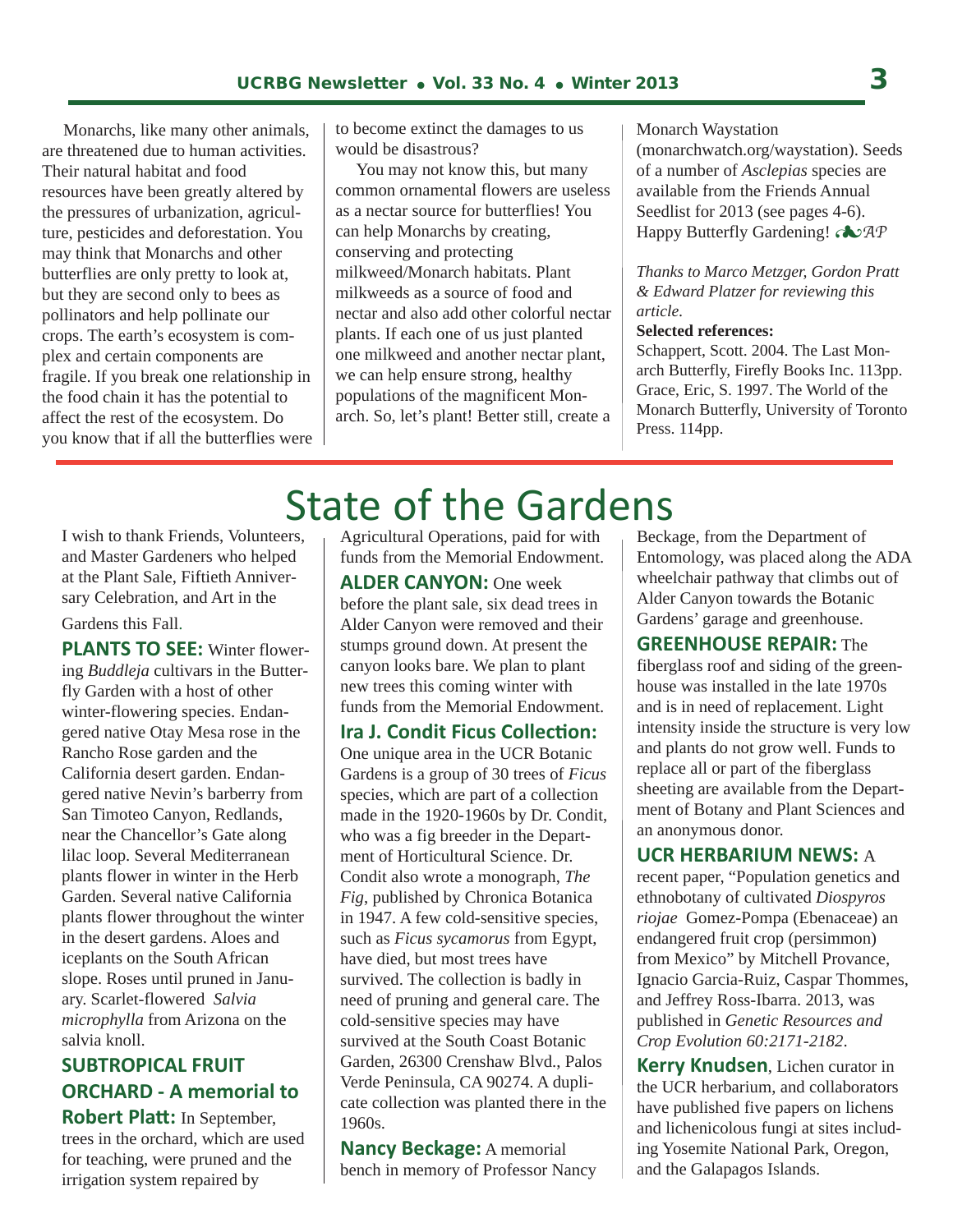**DONATIONS:** I wish to thank donors to the following funds: *Botanic Gardens General Fund:*

James & Susan Dieterich, Brian & Claire Federici, Ray & Marilyn Harris, Dianne Miller, Jeffrey Simons, Barry & Desmyrna Taylor, G. Waines, and James & Mary Curtis Ward.

*For the ADA Restrooms:* Merial Everett, Monika Ittig, Harold Snyder & William Kleese, Edward Traynor. *Botanic Gardens Endowment:* Lewis Cohen

*Botanic Gardens Children's Fund:* Anonymous (3), ArtPlantae LLC, Carla Bender, Brightie Dunn, James & Gayle Gehrmann, Bruce & Lisa Hale, Barbara Heublien, Inland Region Iris Society, Jennifer Katz, Jewels by Jen, Tracy Khan & Norman Ellstrand, Wilma Printy, Connie & Roger Ransom, S&CG Inc., Karl Stewart, Various Donors, Wild Birds Unlimited, Dianne Williamson. *Botanic Gardens Memorial Fund in Memory of Daisy Mitchell:* Elizabeth Dossa, Sharon Gustafsson, G.Waines. *Friends Botanic Gardens Projects Fund:* Western Municipal Water District of Riverside County (for the 50th Anniversary Celebration). *Helen & Ortho Camp – Rancho Rose Garden Endowment:* Rochelle Campbell

*UCR Herbarium Fund in Memory of Oscar Clarke:* John Ekhoff

#### **END-OF-YEAR, TAX-**

#### **DEDUCTABLE DONATIONS:**

Friends who wish to make end-ofyear donations to a Botanic Gardens fund, listed above, or to the Butterfly Garden Endowment, may do so by sending a check to the UCR Foundation, or by going online at www.gardens.ucr.edu, and entering the account they wish to support. May the UCR Botanic Gardens' staff wish you all the best for this holiday season. **Example** 

#### **FRIENDS ANNUAL SEED LIST FOR 2013**

The Annual Seed List is just one of<br>
the many benefits of being a Friend of he Annual Seed List is just one of UCRBG. Circle the number of any three varieties of seed on the tear-off form, list possible substitutes, and send



*Aquilegia eximea***, serpentine columbine, USDA Forest Service photo by Brad Kelly**

it to Steve Morgan/Annual Seed List, Botanic Gardens, University of California, Riverside, CA 92521- 0124. You may also e-mail your **:** choices to ucrbg@ucr.edu but be sure to include substitutes and your postal address. The seed packets include

instructions for growing. Thank you to Theresa Arial, Michael Fugate, Barbara Hayes, Amy Kwiecien, Ann Platzer, Bernice Tank, Katie Shea and Julie Slis who collected, donated and/or processed seeds for the list. Enjoy! **Endered** 

**1.** *Aquilegia eximea*, **"Serpentine columbine," "Van Houtte's columbine"** - California native perennial with handsome, much divided, gray green leaves and tall, branching sprays of nodding, orange-red, spurred flowers adored by hummingbirds. In moist areas it spreads readily by seed, sometimes to the point of irritation. Sow any time.

**2.** *Asclepias curassavica*, **"Bloodflower"** - A favorite larval host plant for monarch butterflies. Bloodflower is an easy-to-grow, shrubby, four-foot perennial with clusters of red and orange-yellow, crown-shaped flowers throughout warm weather. Sow in spring. *List continued on page 5*

#### *FRIENDS ANNUAL SEED LIST 2013 ORDER FORM*

Circle the number of any three varieties of seed on the cut-off form, list possible substitutes, and send it to Steve Morgan/Annual Seed List, Botanic Gardens, University of California, Riverside, CA 92521-0124. Since we must use a special envelope to return your order, DO NOT enclose a self-addressed, stamped envelope. You may also e-mail your choices to ucrbg@ucr.edu but be sure to include substitutes and your postal address.

|                                                                           | $1$ 2 3 4 5 6 7 8 9        |  |  |  |  |
|---------------------------------------------------------------------------|----------------------------|--|--|--|--|
|                                                                           | 10 11 12 13 14 15 16 17 18 |  |  |  |  |
| NAME:                                                                     |                            |  |  |  |  |
| Please list substitute numbers here: example and substitute numbers here: |                            |  |  |  |  |
| <b>ADDRESS:</b>                                                           |                            |  |  |  |  |
|                                                                           |                            |  |  |  |  |
|                                                                           |                            |  |  |  |  |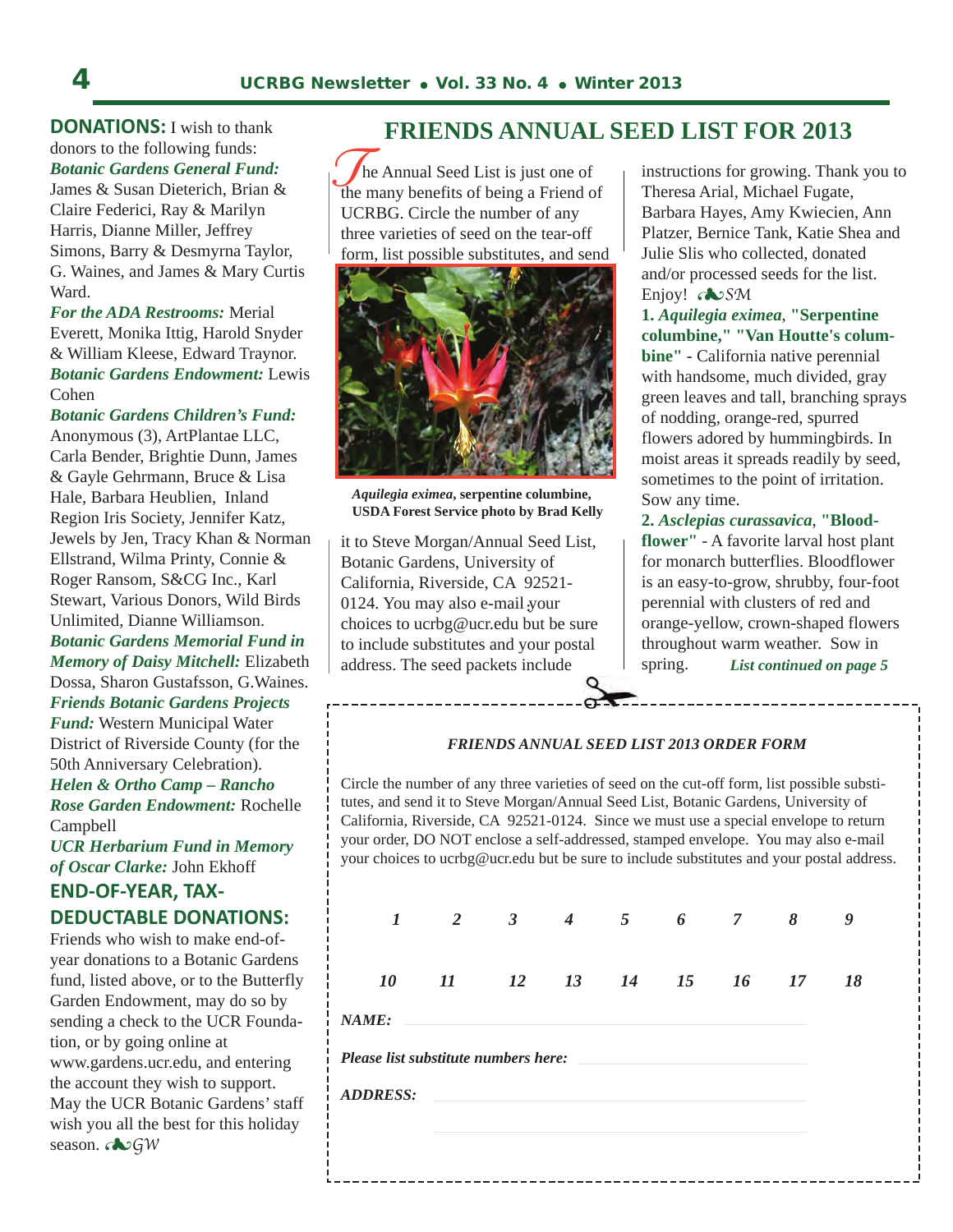

*Asclepias physocarpa***, swan plant, photo by Tau'olunga**

**3.** *Asclepias curassavica* **'Silky Gold', "Bloodflower"** - This is a golden yellow flowered form of a favorite larval host plant for Monarch butterflies. Bloodflower is an easy-to-grow, shrubby, four-foot perennial with clusters of distinctive,

crown-shaped flowers throughout warm weather. Sow in spring. **4.** *Asclepias physocarpa***,** 



*Asclepias speciosa***, showy "Swan plant"** - Summer annual or short-lived,

**milkweed, photo by Matt Lavin**

evergreen perennial with wand-like stems lined with narrow leaves and clusters of waxy white flowers followed by bristly, inflated pods prized for flower arrangements. A favorite larval host plant for Monarch butterflies. Sow in spring.

**5.** *Asclepias speciosa***, "Showy**

milkweed" - A hardy, California native perennial growing two to four feet tall with bold, gray, furry leaves and tight clusters of fragrant, pink, star-shaped flowers in summer. Larval host plant for Monarch butterflies. The seeds will need to be planted and kept in the refrigerator for two months to aid germination. Sow in spring.

**6.** *Asclepias subulata***, "Rush milkweed"** - Desert native, shrubby perennial with slender, wand-like,

nearly leafless, waxy-white branches and clusters of curiously shaped, creamy-yellow, waxy flowers in summer; needs good drainage. Larval host plant for Monarch butterflies. Sow in spring.

**7.** *Bouteloua gracilis***, "Blue gramma grass"** - A small, California native, clumping grass with slender, light gray green leaves and distinctive, comb-like flower heads that emerge silvery and turn purple. Winter dormant. Sow in spring. **8.** *Cassia leptophylla***, "Gold medallion tree"** - This is a fast-growing, medium-sized tree with divided leaves and spectacular clusters of dark yellow flowers in summer, followed by long, dark, woody pods. Sow in spring or early summer. **9.** *Chilopsis linearis* **(burgundy),** 

**"Desert willow"** - Dark-flowered form of this California native, fast-growing, small tree or large shrub. Grows to 25 feet tall, with airy appearance; willow-like leaves and trumpet-shaped, burgundycolored flowers over long spring /summer season. Deciduous. Sow in spring.

**10.** *Eschscholzia caespitosa***, "Foothill poppy"** - Quite different from the regular California poppy, foothill poppy is a smaller plant with spritely, 1-inch, lemon yellow

flowers. The foliage is ferny and silvery-green in color. This showy annual is excellent for naturalizing- readily reseeding itself. Sow in fall or early winter. **11.** *Gilia capitata***, "Globe gilia"** -

Globe gilia is a late season native California wildflower that produces globe-shaped clusters of violet-blue flowers with blue pollen. It grows to

about 2 feet tall (though it is usually

*Gilia capitata,* **globe gilia, photo by Amada44**



*Eschscholzia caespitosa,* **foothill poppy, photo by Curtis Clark**

smaller) and its relatively shallow roots make it an excellent bulb cover. Globe gilia is especially nice planted closely en masse or planted among other wild flowers. Sow in winter or early spring.

**12.** *Gladiolus tristis* **, "Winter gladiolus"** - Perennial from corms; easy relative of hybrid glads with spikes of creamy yellow, funnelshaped, flowers in winter; exquisitely night fragrant and fine for cutting. Sow in winter or early spring.

**13.** *Melica imperfecta***, "California melic"** - A California native, finebladed, perennial grass, that grows to two feet high and is especially effective planted under trees. Can be given limited water in summer to keep it green or it can be allowed to go dormant. Sow in winter or early spring.

#### **14.** *Nassella lepida***, Foothill needle grass"** - Drought tolerant, Califor nia native grass. forming open clumps of narrow, blue green leaves and tall, long-awned, graceful flower heads that emerge purple, age to silvery gold; can be summer dry. Sow in fall or early winter.  **15.** *Peritoma (Isomeris) arborea***, "Bladderpod"** -

 California native, drought tolerant shrub with gray-

green leaves, dainty yellow flowers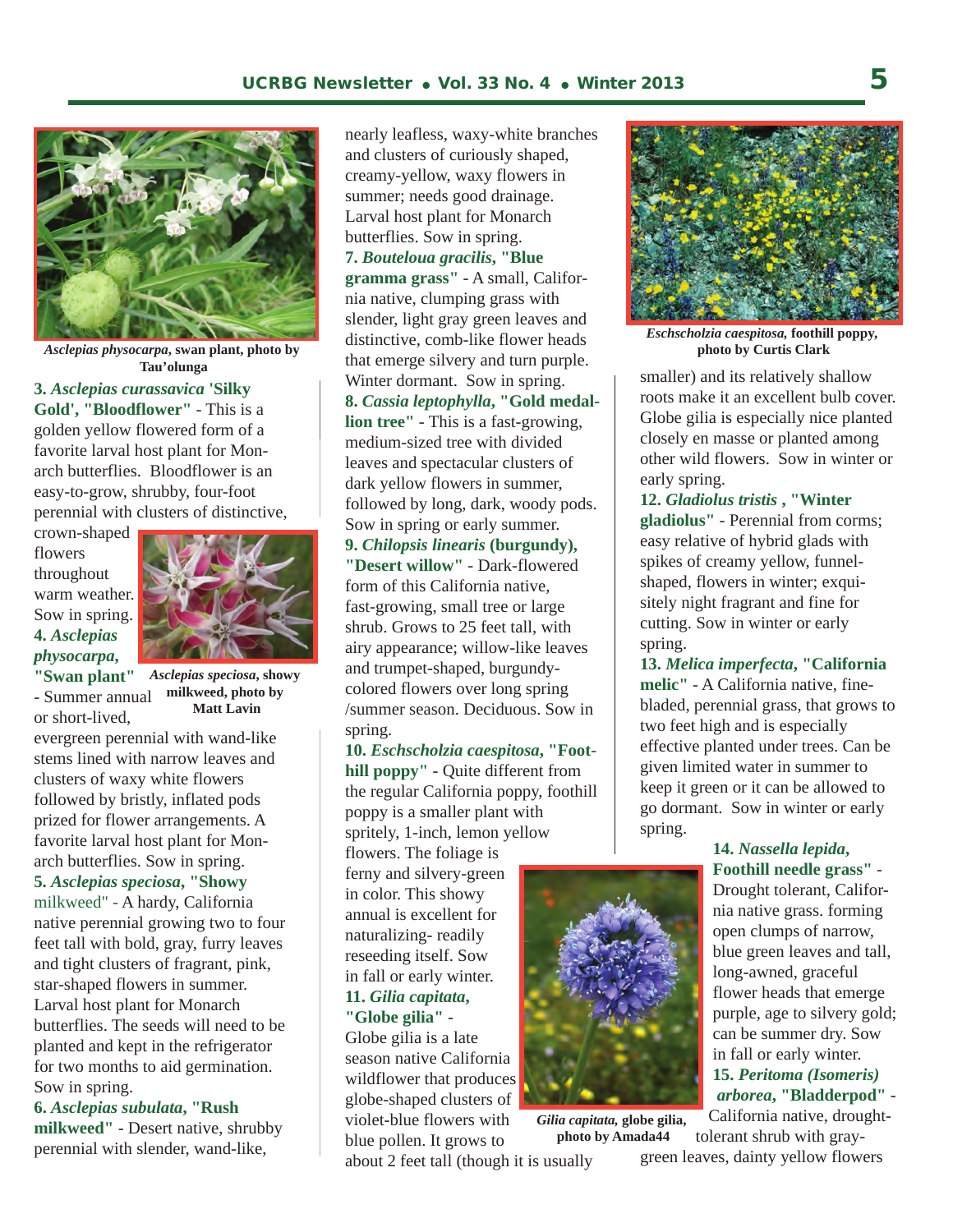

*Peritoma (Isomeris) arborea,* **bladderpod, photo by P.D. Tillman**

through warm weather, followed by conspicuous, bright green seed pods. Sow in spring.

**16.** *Plantago coronopus***, "Buck's horn plantain"** - A cool season, annual or biennial plant that forms rosettes of long, lobed leaves and bears interesting, but not showy, spikes of minute flowers. The foliage  is eaten as a salad green. Sow in fall or early winter.  **17.** *Salvia spathacea***, "Pitcher sage"** - Spreading California native perennial with bold, deliciously aromatic, textured leaves and fat, shish-kabob spikes of large, tubular, rosy purple flowers; hummingbird favorite. Sow in fall or early winter.

**18.** *Senna (Cassia) didymobotrya***,** 

 **"Popcorn cassia"** - Popcorn cassia is always one of our most popular offerings, whether as plants at the sales or as seed in the seedlist. It is a bold, evergreen shrub with divided leaves and candelabra-like spikes of black buds that open to large, yellow flowers over a long winter to spring season. The flower buds and new growth have a distinctive buttered popcorn scent

and these seeds were collected from the Gardens' especially deliciously scented plants. It usually blooms the first year from seed. Sow in spring or summer.



*Salvia spathacea,* **pitcher sage**

(a) ur volunteers have been busy this fall! Besides the dedicated volunteers who help out in the Gardens on a regular basis with weeding, deadheading, watering and propagation, we have many volunteers who support the Gardens by volunteering for our events. This fall we had three large events, the Garden Festival, the Fall Plant Sale and Keep Our Gardens Clean and Beautiful. About 20 volunteers helped with Garden Fest on October 6, helping with set up and take down, talking with people about plants which would be available at the plant sale, and giving talks. **O**

Volunteers also took part in making the Fall Plant Sale a success on October 26th and 27th. For a month

### Volunteer News by Karen Fleisher

prior to the plant sale, volunteers, including Master Gardeners, were up at the gardens grooming and labeling plants. On the Thursday and Friday prior to the plant sale, the volunteers loaded plants in trucks and brought them down to be set up. By Friday at noon, all the plants were in place with the signage up and we were ready for Saturday - all done in record time due to the seasoned volunteers who have been doing the set up for the last 4-5 years, including Theresa Wassman, Hillary Brown, Cindy Peterson, and Chad Young, just to name a few. On Saturday and Sunday of the plant sale, volunteers greeted visitors, wrote receipts, helped customers with the selection of plants, made boxes, organized the lunches for other volunteers (thank you Cathy Konyn and Pauline

Pedigo) and just made sure that everything ran smoothly. Many thanks to all our volunteers who contribute so much in support of the Gardens.

 We continue to hold monthly volunteer orientations on the second Tuesday of the month, meeting at 9 a.m. at the entrance to the Gardens. We are also looking to add some new members to our team of Visitor Information volunteers who greet visitors on Saturdays and Sundays and introduce them to our beautiful Gardens!

 If you are interested in volunteering at the Gardens, please contact me at 951-682-3795 or volunteerucrbg@gmail.com. *KF*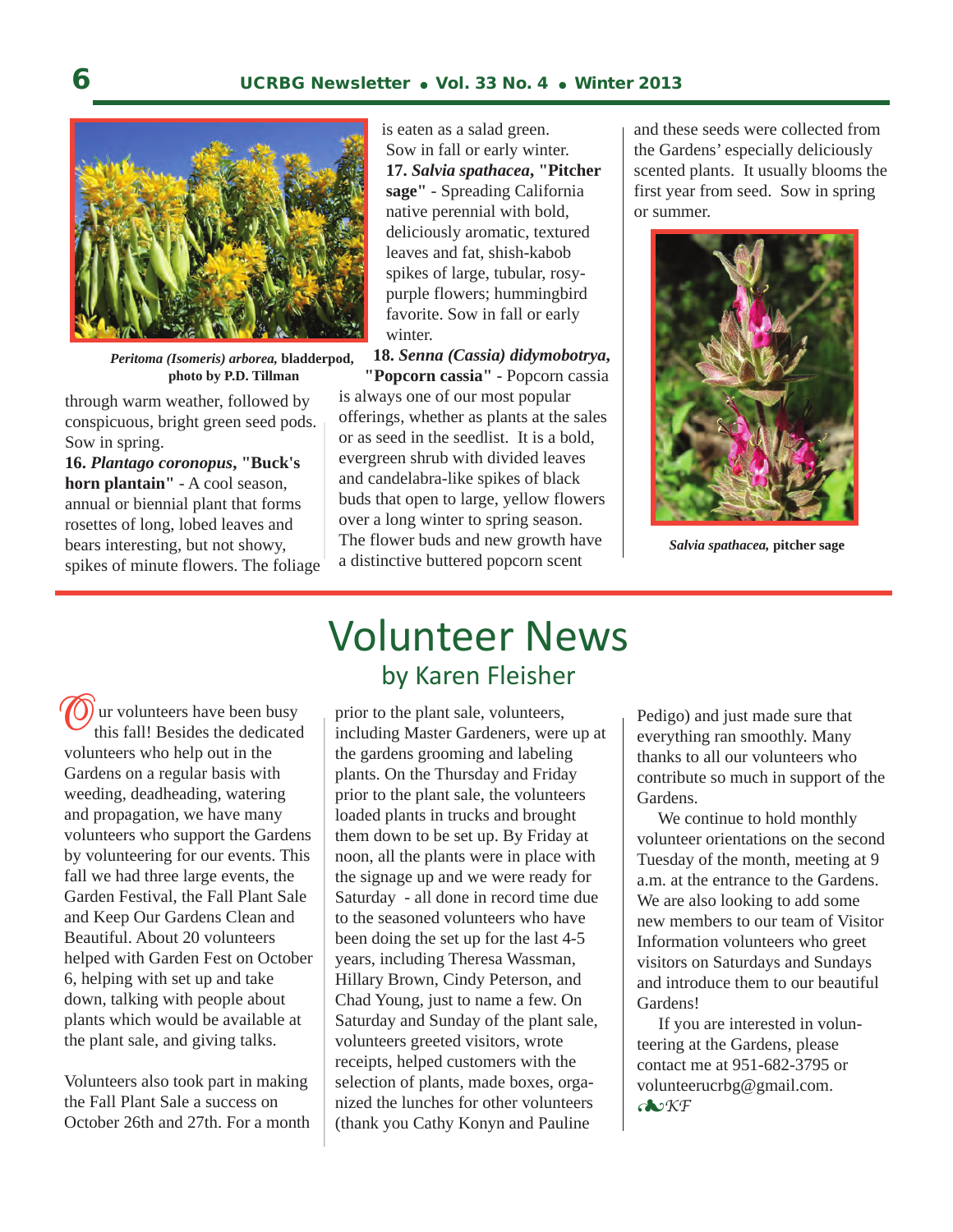# **Around the Gardens**

#### **Fall Plant Sale October 26-27**

Our recent Fall Plant Sale was our most successful in many years. Thank you to all of the many volunteers and shoppers that helped in generating funds for our many projects, as well as the maintenance of the Gardens. On Sunday our children enjoyed a hands-on class taught by Master Gardener Dona Jenkins, entitled 'Creating a Fairy Garden'. Dona is the owner of Garden Moolight, a source for all the materials needed for these special gardens. Twenty four children participated, and there were many proud and smiling faces, and magical gardens going to new homes!

#### **Art in the Gardens November 10**

Our second annual Art in the Gardens on November 10, 2013, drew over 400 visitors to the Gardens. It was a beautiful fall day, a perfect setting for strolling through Alder Canyon and enjoying the beautiful art pieces showcased by the 15 participating California artists, including fused glass, mosaics, jewelry, glass garden art, watercolors, gourds, and even guitars made from colorful cigar boxes! Along with the unique artwork available, delicious bakery treats by Mien Van de Ven and hand-made chocolates by Irma Tandingan De Ley were savored by all.

 The proceeds donated by the participants in this event will help fund future Gardens' projects. $\sqrt{\mathbf{K}F}$ 

### **Keep Our Gardens Clean & Beautiful**

#### **November 16**

At our 8th Keep Our Gardens Clean and Beautiful event we had 77 student volunteers. In addition there were 15 Master Gardeners present, which led the 9 teams in their assigned areas. UCR student groups were Omega Zeta Chi, Phi Delta Epsilon, National

#### **Note from the Presidents** - *Nancy Cullen and Sue Wallace*

Dear Friends,

The **Garden Festival** was a wonderful event. It brought in many visitors who did not realize we had a botanic gardens in the city of Riverside. Thanks are due to the hard work of our teams, under the leadership of Margo Chabot and Brightie Dunn. Also, to their credit we have established the Children's Fund to raise money for future projects in the Gardens for children. We can all be proud of the contributions made by volunteers and University staff, and generous vendors all their help with our events throughout the year.

The **Fall Plant Sale** on October 26-27 was another big draw to the Gardens.

Society of Collegiate Scholars, Sigma Kappa, and a few individual students. The areas worked in were the Rose Garden, Heritage Rose Garden, Northern California Coast, Iris Garden, Mediterranean slope, Subtropical Fruit Orchard, bench sites, Chaparral, and the lilac collection. At the close of the day, many of the

We revised our checkout system to comply with University policies. We are still looking for better ways to get our plants home to our Friends and visitors and improve your Gardens experience.

**Art in the Gardens** was a terrific day. We had hundreds of visitors to see the wonderful offerings from fifteen local artists. Watercolor paintings, jewelry, ceramics, glass birdbaths were among the unique gifts. If you missed it, watch for the next Art in the Gardens in November 2014.

Wishing you Happy Holidays and Happy New Year!

 *Nancy & Sue*

an interest in future volunteer opportunities in the Gardens. The participants all generated visible results in these areas, and they also triggered a perceptible sense of community. Thank you so much to Karen Fleisher, who organized and coordinated this event, and Amy Kwicien, who distributed flyers to campus groups.*TA*

#### *U C Riverside Botanic Gardens*

The UCR Botanic Gardens Newsletter is a quarterly journal published by the Friends of the UCR Botanic Gardens, UC Riverside Foundation, 900 University Ave., Riverside, CA 92521, and is one of the benefits of membership. Articles on various aspects of horticulture and its practice, history, or related subjects, especially as they apply to inland Southern California are welcomed. The selection of copy to print is at the discretion of the editors. Send copy to Steve Morgan, Botanic Gardens, University of California, Riverside, CA 92521, call 951.784.6962, e-mail Stephen.morgan@ucr.edu or visit our website at www.gardens.ucr.edu for information.

#### **Friends Board of Directors**

**Officers:** Nancy Cullen and Sue Wallace, Co-Presidents; Amber Jones, Vice-President; Julie Oppen, Treasurer; Rosemary Neal, Secretary;

**Members:** Brenda Bowers, Dericksen Brinkerhoff, David Carter, Brenda Cook, Karen Fleisher, Phyllis Franco, Amy Hao, Amy Kwiecien, Rob Lennox, Dennis Ponsor, Janice Ponsor, Katia Silvera. **Ex-Officio Members:** Giles Waines, Director; Steve Morgan, Curator; Theresa Arial, Manager; Katherine Kendrick, Past-President; Jodie Holt, Associate Dean for Agriculture and Natural Resources; Mikeal

Roose, Chair, Department of Botany & Plant Science.

**Staff:** Giles Waines, Director; Steve Morgan, Curator; Theresa Arial, Manager; Abdurrahman "Abe" Koksal, Senior Nursery Technician; Lisa Lemoine, Administrative Assistant, Katie Shea, Volunteer Administrative Assistant. **Temporary Workers:** Jorge Fregaso, Pamela Roose, Alfredo Sevilla, and Saul Torres. **Student Workers:** Jerry Aleman, Alex Gonzales, Amy Kwiecien, and Kelsy Layne

**Kristine M. Scarano Intern:** Marrisa Bales

**Editors:** Katherine Kendrick, Steve Morgan, and Lisa Lemoine